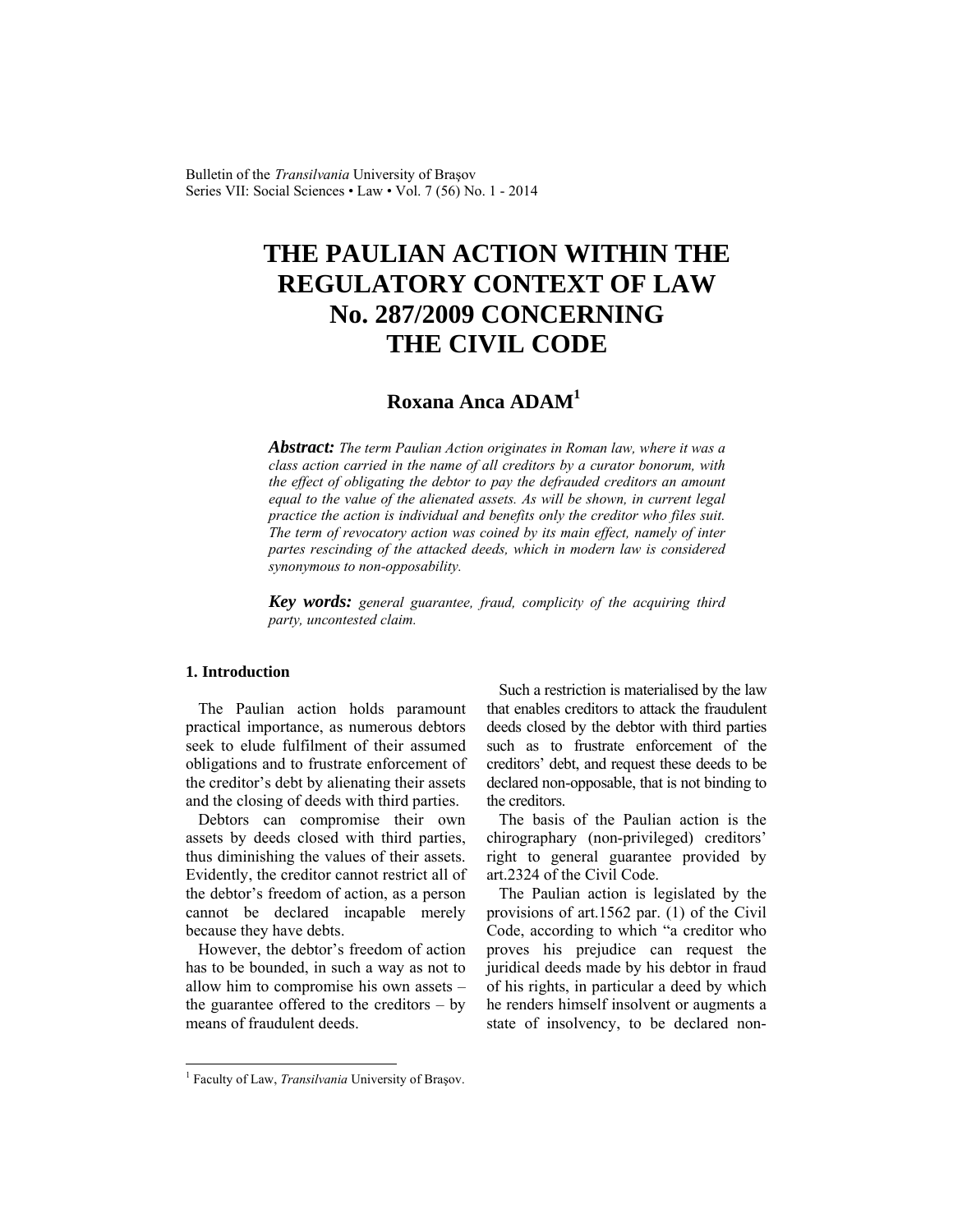opposable, that is not binding to the creditor."

# **2. Applicability**

The term Paulian Action originates in Roman law, where it was a class action carried in the name of all creditors by a curator *bonorum*, with the effect of obligating the debtor to pay the defrauded creditors an amount equal to the value of the alienated assets.

As will be shown, in current legal practice the action is individual and benefits only the creditor who files suit.

 The term of revocatory action was coined by its main effect, namely of inter partes rescinding of the attacked deeds, which in modern law is considered synonymous to non-opposability.

 The Paulian action holds paramount practical importance, as numerous debtors seek to elude fulfilment of their assumed obligations and to frustrate enforcement of the creditor's debt by alienating their assets and the closing of deeds with third parties.

According to the current law, the Paulian action is not directed against the debtor but the third one who closed the contract with because, the debtor being generally insolvent, the obligation to repair the damage focuses on third-party purchasers.

The literature has shown that the obligation and responsibility of the third party has a dual legal basis: or the third party was dishonest, too - so complicit in the fraud, and in this case he has a tort arising from article 1357 New Civil Code; or the third party even being in good faith, has benefited from the act which caused the injury to the creditor, and in this case he is held under the principle that no one may unjustly enrich at the expense of another.

The thesis stated above is not viable, because if the third party is in good faith and contracted for valuable consideration, the act between him and the debtor has never been abolished.

 Also the creditor may not turn against him through an action arising from unjust enrichment due to the condition of the existence of a link between the increase and decrease of other heritage assets, because this case is about increasing the third party's assets and decreasing the debtor's assets and not the creditor's.

Moreover, it would be totally unfair and contrary to the principles of equity that a person in good faith should not be protected, because the protection of the principle of good faith is a measure that is necessary to provide security in the civil circuit.

In principle, by Paulian action the nonopposability to the claimant creditor of any juridical deed can be requested, regardless if made free of charge or onerously, by which the debtor diminishes the general guarantee offered to his creditors, deeds including alienation of assets, assigning of debts, establishing of mortgages, transactions, etc.

Thus, in general, the applicability of the Paulian action does not differ from that of the oblique action.

The applicability of the Paulian action includes only the juridical deeds closed by the concerned debtor, while excluding the actual juridical deeds.

There are also deeds that cannot be revoked by Paulian action, like those concerning non-prosecutable or strictly personal rights, closely linked to the debtor's person, including non-patrimonial or patrimonial personal rights the exercising of which entails the subjective appreciation of their holder.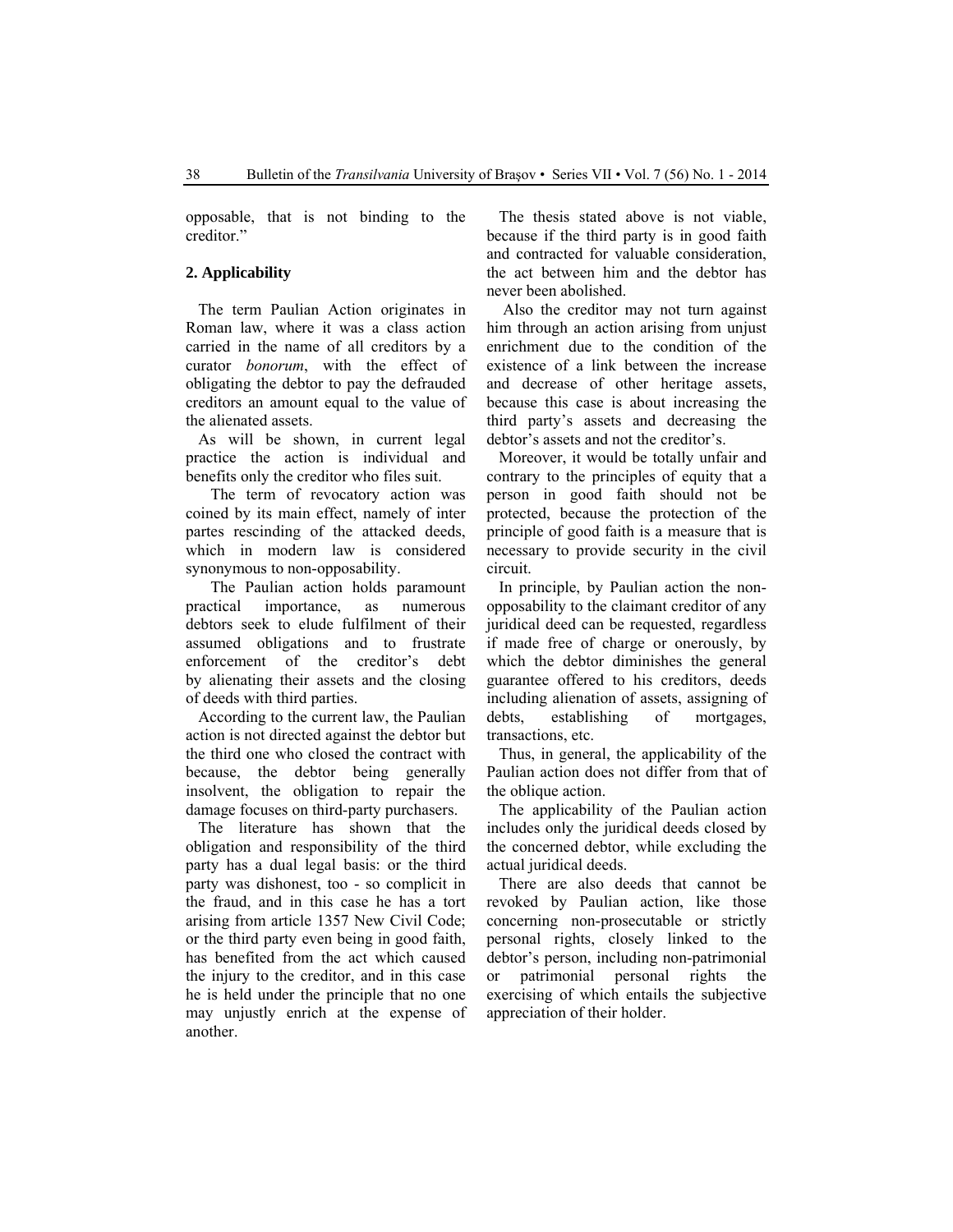In the case of such rights, the Paulian action would be ineffective on account of their being non-traceable.

However, the repository action can be promoted with respect to legal acts concerning non-pursuable rights in those situations where determining the extent of such rights has been consented to by the debtor deliberately in order to fraud unsecured creditors.

Thus, in the case of a maintenance contract, the dependent person's creditors – shall promote a Paulian action when the dependent one encloses a free of charge contract which results in the emergence or worsening of charge, in order to fraud them, by decreasing his patrimony.

In this case there is no need to prove complicity in fraud of the third party contractor, because he defended a free patrimonial advantage – *certat de lucro captand*o - while the lender seeks to avoid injury – *certat de damno vitando.*

Also bringing a Paulian action is admissible if the debtor assumes a maintenance obligation which is clearly very onerous, which causes or aggravates the state of insolvency.

You cannot question the equivalence of the contract because a contract is random, but the obligation he has to fulfil will be appreciated in relation to its means and other obligations which the supporter has to carry out.

Also, the payment of outstanding debts made by a debtor, even insolvent, and even of bad faith cannot be attacked by other creditors.

 This payment does not prejudice the creditors because the debtor's assets do not diminish, as any payment has the effect of extinguishing a debt.

Finally, when contracting new debts, the debtor retains the right to administer the estate and conclude acts that are conducive to the juridical change of the patrimony.

For this reason, in principle it is accepted that the debtor can validly contract more debt, although he thereby worsens insolvency without previous creditors to request revocation of new obligations.

If the debtor does not assume a simple new debt, but he is guilty of qualified fraud, meaning that he would have an understanding with the new creditor to share the creditor's benefit in the prejudice of other creditors' rights, the first creditor has the right to pursue a Paulian action against the fraudulently act.

# **3. Prerequisites of the Paulian action**

**A.** *The attacked deed needs to have caused a prejudice to the creditor*, consisting of the debtor causing or augmenting his state of insolvency (*eventus damni*) [art. 1562 par. (1) Civil Code]. If the debtor, even by fraudulent deeds, has not caused his state of insolvency, the action will be rejected as lacking interest. The prejudice needs to be personal and actual, as it is the very reason for a Paulian action.

In general, prejudice is proved by the protocol devised by the court executor upon foreclosure, wherein it is established that the debtor has no further executable assets.

The provisions of art.1562 par. (1) of the Civil Code concern deeds whereby the debtor induces or augments a state of insolvency, an enumeration in this sense being merely enunciative. Consequently also other deeds closed by the debtor in fraud of the creditor's rights can be attacked, if such deeds caused prejudice to the creditor.

**B.** *The debtor's fraud*, that consists in the debtor having knowledge of the damaging effect to the creditor of that deed. The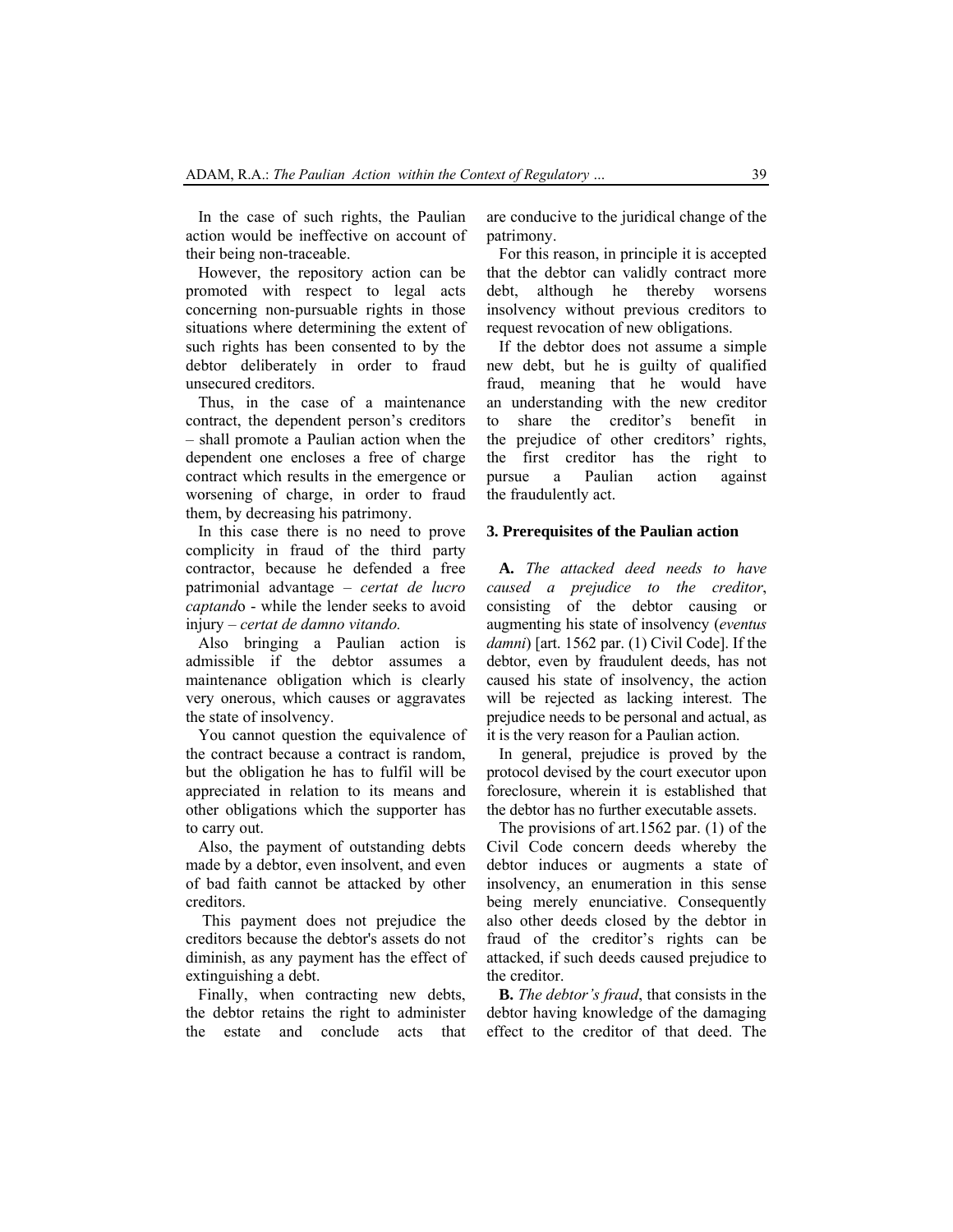debtor realised that by that deed he induced or augmented his insolvency, regardless whether that deed had been made free of charge or onerously, even if its immediate goal had not been frustration of the creditor. The existence of fraud is presumed based on knowledge of the caused prejudice, regardless of the debtor's reason for closing the deed, namely for his own interest or seeking to frustrate his creditors.

Paulian fraud is thus committed by knowing the prejudice, and not by special intent of causing prejudice. Indeed, unconsciousness about causing prejudice completely justifies the debtor's deed, rendering it incontestable.

The debtor's subjective attitude need not take on the form of intent (of *dolus*) such as to cause prejudice to the creditor.

Proof of fraud can be brought by all means admitted by law, and its verification is left to the free appreciation of the court of law.

In the case provided at art.1156 par. (4) of the Civil Code, the legislator presumes the existence of fraud.

The personal creditors of successors can request the revoking of the distribution of the estate, without the necessity of proving fraud committed by the co-beneficiaries of such distribution, but only if, despite their having requested to be present, distribution of the estate was conducted in their absence, without their being convoked.

**C.** *The creditor needs to hold an uncontested claim,* in principle prior to the contested deed, represents the third prerequisite for the eligibility of the Paulian action.

The provisions of art.1563 of the Civil Code require as the sole condition to be met by the creditor's claim in order for a Paulian action to be eligible *enforceability at the time of taking action,* the legislator waiving the previous requirements of liquidity and enforceability.

**D.** *Complicity of the third acquirer to the debtor's fraud.* The complicity of the third acquirer consists in his realising the fraud on the debtor's creditors' rights determined by the debtor's insolvency. If the third acquirer is not an accessory to the fraud, the creditor will not be able to attack his acquisition.

The fraudulent connivance of the debtor and the third acquirer consists in the third party having knowledge of the debt and acquiring the executable asset for the very reason of impeding enforcement of the debt.

In other words, the third party's complicity is materialised by his bad faith at the time of closing the fraudulent deed with the debtor.

This is a necessary condition only if the attacked deed is *onerous*, and not if it was devised free of charge, as in the former case the third party and the creditor tend to avoid causing of damage (*certat de damno vitando*), while in the latter case the creditor is more interested as he seeks to avoid a damage, while the third party seeks to obtain a gain (*certat de lucro captando*).

*If the deed is free of charge*, it suffices to determine the caused prejudice and the debtor's fraud, a complicity of debtor and the third party in the committed fraud not being a necessary condition.

Thus the deed can be attacked even if the third acquirer was of good faith and not accessory to the debtor's fraud.

The fraud consists in the third party having knowledge at the closing of the deed that the debtor will cause prejudice to the creditor by that very deed, which induces or augments the debtor's insolvency.

Fraud can be proved by any means, including witnesses and presumptions.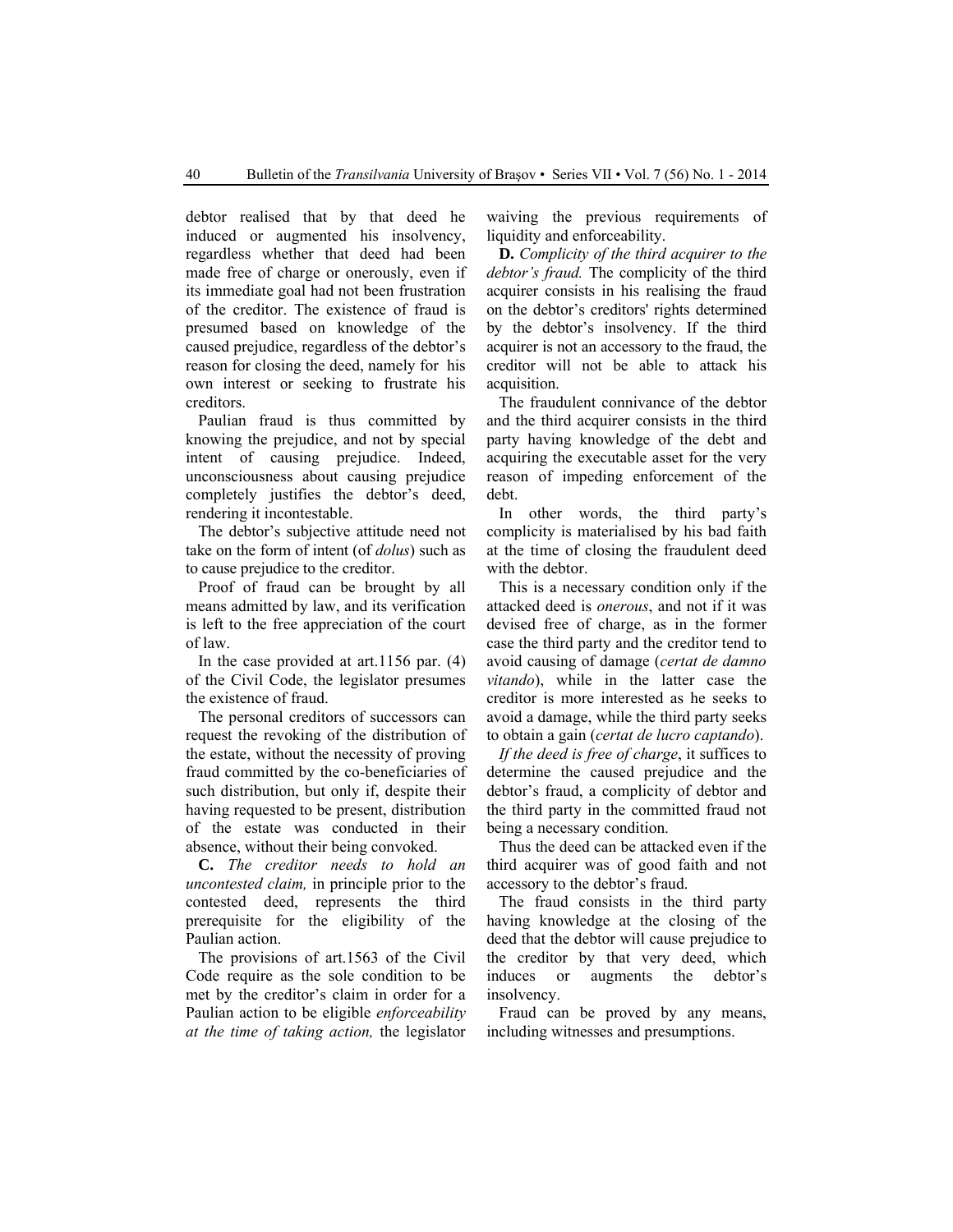The solution is justified, as in the case of onerous deeds, both the claimant creditor and the third acquirer seek to avoid causing a prejudice.

In such a situation the acquirer who closed the deed in good faith will be preferred.

#### **4. The effects of the Paulian action**

If the Paulian action is admitted, the fraudulent deed will be revoked, and the effects of the Paulian action analysed in relation to the third acquirer, the debtor and the other creditors of the debtor:

**A.** *In relation to the third acquirer* the deed is revoked, but only to the extent of enforcing the debt. According to *art.1565 par.(1)of the New Civil Code (NCC),* by admitting a Paulian action the attacked deed is declared non-opposable, that is not binding to the claimant creditor, as well as to all other creditors, who, having the possibility of pursuing this action, have intervened in the case.

Thus the claimant creditor and, as the case may be, the third party in the suit will be able to foreclose the executable asset as if this asset had never left the debtor's patrimony, the alienation being nonopposable, not binding for them.

The court's decision of admitting the revocatory action renders the asset unavailable until the completion of enforcement by foreclosure of the debt underlying the action  $[art.1565 par. (2) -$ Final thesis of the Civil Code].

For it to be binding to third parties, the measure of unavailability of the asset needs to undergo the formalities of real estate or moveable asset publicity, the provisions of art.628 NCC concerning the inalienability clause being applicable correspondingly. If the asset has been alienated by the acquirer, according to

art.1565 par. (2) in connection with art.629 par. (2) Civil Code, the creditor can request the cancellation of the thus closed deed.

**B.** *In relation to the debtor*, the revoked deed continues to produce effects in relation to the third party. The debtor's deed is revoked only partially with regard to the relationship of the creditor and the third party.

The asset returns to the debtor's patrimony only by a fiction based on the relationship of the creditor and the third party.

**C.** *In relation to the other creditors* of the debtor, the Paulian action produces no effect whatsoever, the revoking of the deed benefitting solely the creditor who filed the action and, as the case may be, the other creditors who, having the possibility of pursuing this action intervened in the case; it is only for these that the asset is considered as having returned into the debtor's patrimony.

The other creditors do not benefit from the effect of the Paulian action, as for them the asset is definitively removed from the debtor's patrimony and implicitly from their general guarantee.

Consequently the Paulian action has individual character, the filer of the action exerting his own right. The claimant does neither represent the debtor or any other of the debtor's creditors.

Consequently, unlike the effect of an oblique action, the effect of the Paulian action is not returning the asset to the joint guarantee of all creditors and thus to benefit all these creditors.

# **5. Prescription of the Paulian action**

According to art.1564 Civil Code the right to file this action is prescribed *after 1 year* from the date when the creditor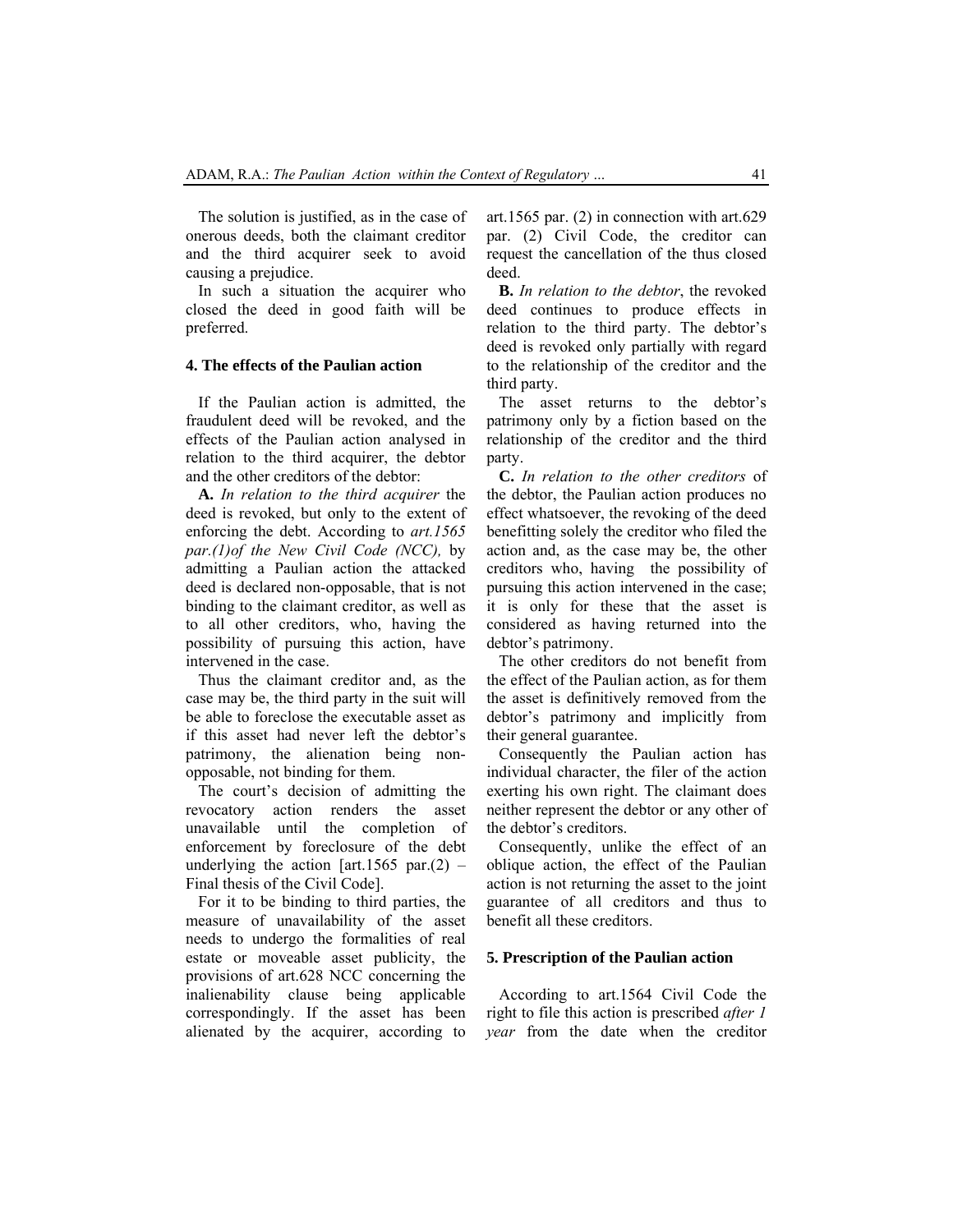became aware or should have become aware of the prejudice caused by the attacked deed, unless differently provided by law.

The prescription period is not calculated from the closing date of the fraudulent deed, but depending on two alternative moments.

 The first moment is *subjective,* namely the date when the creditor has become actually aware of the prejudice caused by the closing of the juridical deed, while the second moment is *objective*, being determined in each case by circumstances or the creditor's preparation.

# **6. The Legal Nature of the Paulian Action**

The Paulian action is a personal action, since the creditor who exercises it does not put forward the debtor's right on the property, but a personal right.

The Paulian action differs from the oblique action because the first belongs to unsecured creditors, and the second is exercised by the creditor on behalf of the debtor.

The Paulian action is personal even if the contested measure is an immovable object. In this case the action is not of real nature because unsecured creditors are granted the right of general lien and not a real right over the property.

Moreover, the admission of the Paulian action does not result in the recognition of ownership or other real right in the person of the plaintiff creditor, but the abolition of the act which caused him harm.

Since the admission of the Paulian action the act is cancelled, it produces the same effects as the action for annulment of a legal act.

It differs from an action for annulment because it has a relative feature, having

effects only between the creditor and the third party, while an effective nullity action produces effects on every person, leading to the application of the *resoluto jure dantis resolvitur jus accipientis*. The act remains valid between the parties and enforceable against others.

The action for annulment has effects of partial or total abolition of the act throwing parties in the past, whereas the Paulian action act is revoked only within the limit of the loss suffered by the creditor.

It is also considered that the Paulian action has its own, autonomous configuration being an action in unopposability of the act concluded by the debtor for defrauding the creditor's interests.

This view has also been criticized as insufficient to cover the full specific of the Paulian action, claiming that the contested act becomes inapplicable to the creditor not as a result of the promotion of the Paulian action by the creditor, but that conclusion being committed by the debtor under certain conditions, has resulted in defrauding the creditor's rights.

Taking these conditions into account, the inapplicability of the fraudulent act results directly from the law.

The repository action represents only the juridical means of investing courts with the power to check whether the conditions required by law are respected.

In our opinion, along with other authors we consider that the Paulian action is an action on the unenforceability of the act concluded by the debtor to prejudice the interests of the creditors.

In this respect there is also the jurisprudence, which held that the Paulian action is legally justified in order to defend the general pledge of creditors against acts of fraud by the debtor and their rights.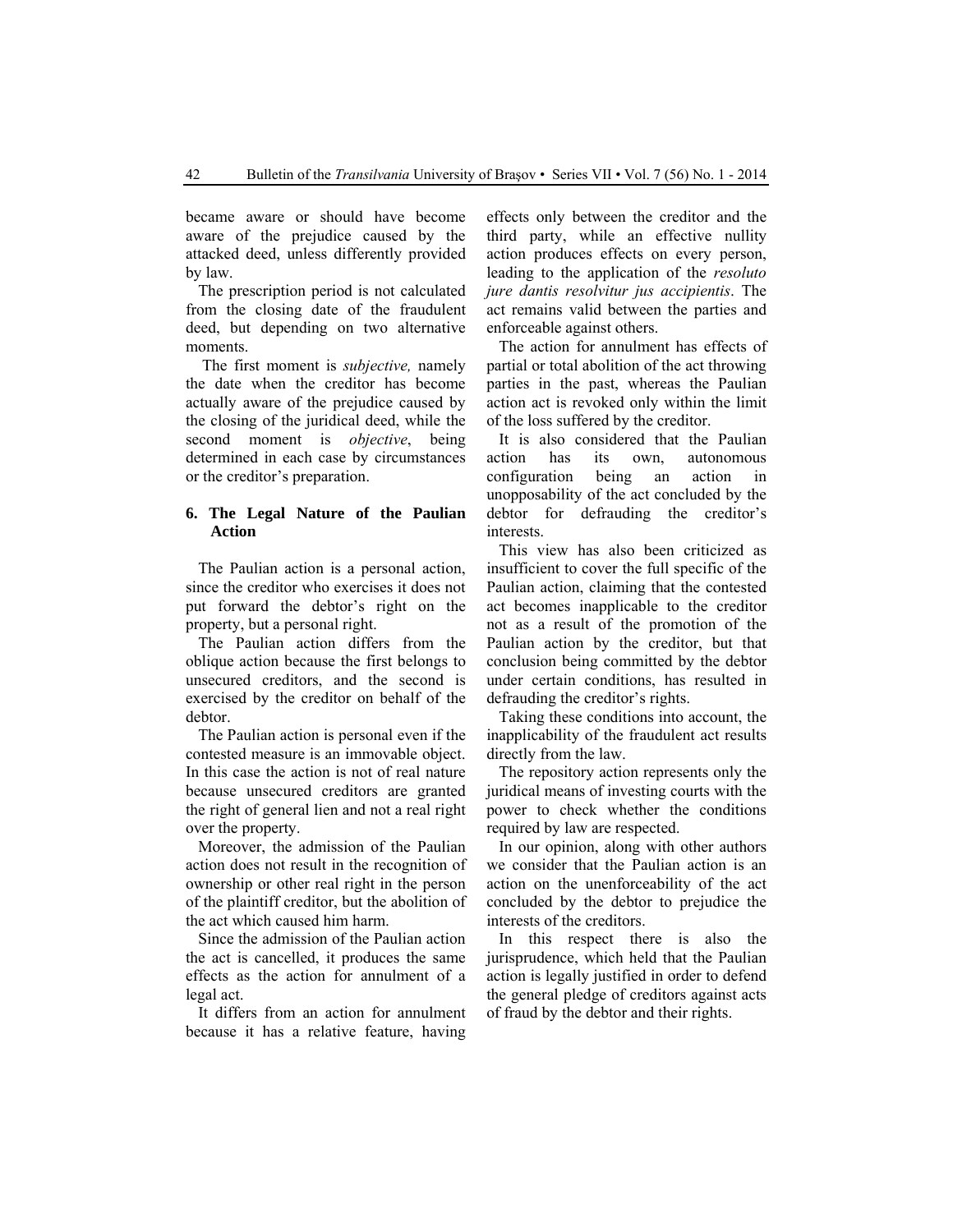### **7. Distinction between the Paulian action and the simulation action**

As an exception to the principle of enforceability of the contract to third parties, simulation created by its effects a legal situation within the meaning of changing the effectiveness of the usual regime and enforceability of legal documents.

For a proper study of the two institutions, on overview of the main similarities between the two actions will be made:

a) the unsecured creditors holding the simulation action act in their own name, similarly to the Paulian action;

b)being an individual action, the simulation action only benefits the plaintiff creditor, as it happens in the case of the Paulian action.

Although the simulation action displays similarities with the Paulian action, the two institutions differ clearly, so we present the following peculiarities of distinctiveness:

a) the legal basis for the simulation action consists of the provisions of article 1175 Civil Code and article 1289 New Civil Code, on the other hand, the legal basis for the Paulian action are the provisions of article 975 of the Civil Code and article 1562 New Civil Code, on different grounds grafted on the idea of general pledge article 1718 of the Civil Code (i.e. article 2324 New Civil Code) ;

b ) the scope of the simulation action is circumscribed to unilateral contracts and legal documents signed by the debtor subject to the applicant's communication; on the other hand the Paulian action is circumscribed, with some exceptions, to the debtor's patrimonial rights and actions;

c) the simulation action tends to remove a simulated act and restore a real legal situation whereas the Paulian action tends to repair the damage caused by a real truthful, but fraudulent act.

# **References**

- 1. Adam, I.: *Drept civil. Teoria generală a obligaţiilor* (*Civil Law. General theory of Obligations*), 2nd edition. Bucureşti. Ch. Beck Publishing House, 2014.
- 2. Bufnoir, C. : *Propriété et contrat. Théorie des Modes d'acquisition des droits réels et des sources des obligations (IVe Leçon – Acquisition de la Propriété par L'effet des obligations ; Transfert de la propriété a l'égard des tiers ; Ve Leçon – Effet du transfert de Propriété a l'égard des tiers en ce qui concerne les immeubles, loi du 23 mars 1855 : historique leçons recueillies et publiées par MM. Bartin, Deschamps, Deslandres, Pillet, Saleilles, Timbal*). Paris. F. Guyon Imprimerie, 1900.
- 3. Cantacuzino, M.B.: *Curs de Drept Civil (Course of Civil Law)*,  $5^{\text{th}}$  edition. Craiova. Ramuri Publishing House, 1921.
- 4. Cârcei, E.: *Frauda în acţiunea revocatorie (pauliană) în literatura juridică şi practica judecătorească* (*Fraud in the Revocatory (Paulian) Action in Juridical Literature and Court Practice*). In: R.R.D. no. 7/1985.
- 5. Cornu, G. : *Droit Civil. Introduction. Les personnes. Les biens,* vol.I-II, dixieme edition. Paris. Montchrestien Publishing House, 2001.
- 6. Costin, M.: *Marile instituţii ale dreptului civil român (Great Institutions of Romanian Civil Law)*. Cluj-Napoca. Dacia Publishing House, 1982.
- 7. Hamangiu, C., Rosetti-Bălănescu, I., Băicoianu A.: *Tratat de drept civil*